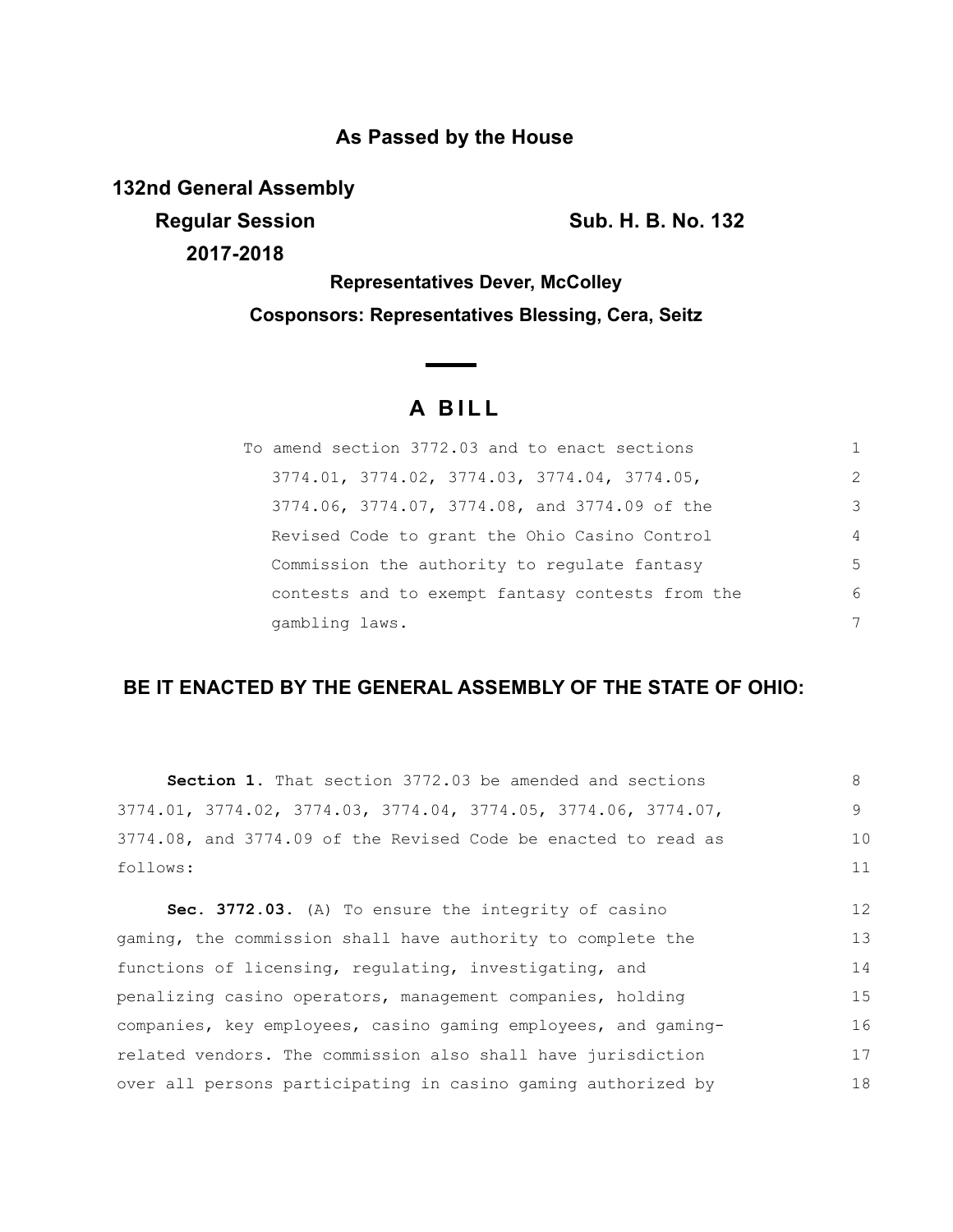| Section 6(C) of Article XV, Ohio Constitution, and this chapter. | 19 |
|------------------------------------------------------------------|----|
| (B) All rules adopted by the commission under this chapter       | 20 |
| shall be adopted under procedures established in Chapter 119. of | 21 |
| the Revised Code. The commission may contract for the services   | 22 |
| of experts and consultants to assist the commission in carrying  | 23 |
| out its duties under this section.                               | 24 |
| (C) The commission shall adopt rules as are necessary for        | 25 |
| completing the functions stated in division (A) of this section  | 26 |
| and for addressing the subjects enumerated in division (D) of    | 27 |
| this section.                                                    | 28 |
| (D) The commission shall adopt, and as advisable and             | 29 |
| necessary shall amend or repeal, rules that include all of the   | 30 |
| following:                                                       | 31 |
| (1) The prevention of practices detrimental to the public        | 32 |
| interest;                                                        | 33 |
| (2) Prescribing the method of applying, and the form of          | 34 |
| application, that an applicant for a license under this chapter  | 35 |
| must follow as otherwise described in this chapter;              | 36 |
| (3) Prescribing the information to be furnished by an            | 37 |
| applicant or licensee as described in section 3772.11 of the     | 38 |
| Revised Code;                                                    | 39 |
| (4) Describing the certification standards and duties of         | 40 |
| an independent testing laboratory certified under section        | 41 |
| 3772.31 of the Revised Code and the relationship between the     | 42 |
| commission, the laboratory, the gaming-related vendor, and the   | 43 |
| casino operator;                                                 | 44 |
| (5) The minimum amount of insurance that must be                 | 45 |
| maintained by a casino operator, management company, holding     | 46 |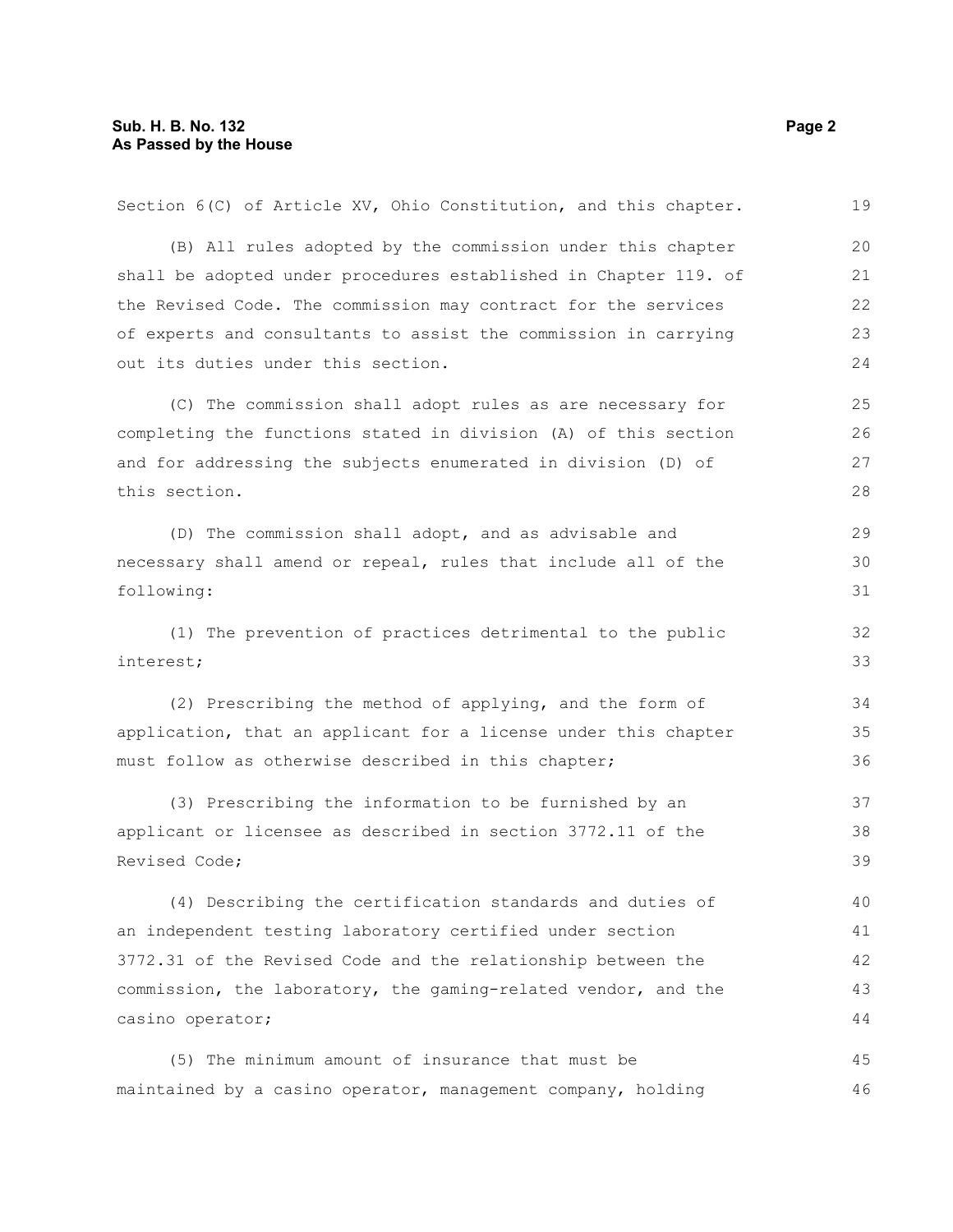company, or gaming-related vendor; (6) The approval process for a significant change in ownership or transfer of control of a licensee as provided in section 3772.091 of the Revised Code; (7) The design of gaming supplies, devices, and equipment to be distributed by gaming-related vendors; (8) Identifying the casino gaming that is permitted, identifying the gaming supplies, devices, and equipment, that are permitted, defining the area in which the permitted casino gaming may be conducted, and specifying the method of operation according to which the permitted casino gaming is to be conducted as provided in section 3772.20 of the Revised Code, and requiring gaming devices and equipment to meet the standards of this state; (9) Tournament play in any casino facility; (10) Establishing and implementing a voluntary exclusion program that provides all of the following: (a) Except as provided by commission rule, a person who participates in the program shall agree to refrain from entering a casino facility. (b) The name of a person participating in the program shall be included on a list of persons excluded from all casino facilities. (c) Except as provided by commission rule, no person who participates in the program shall petition the commission for admittance into a casino facility. (d) The list of persons participating in the program and 47 48 49 50 51 52 53 54 55 56 57 58 59 60 61 62 63 64 65 66 67 68 69 70 71 72 73

the personal information of those persons shall be confidential 74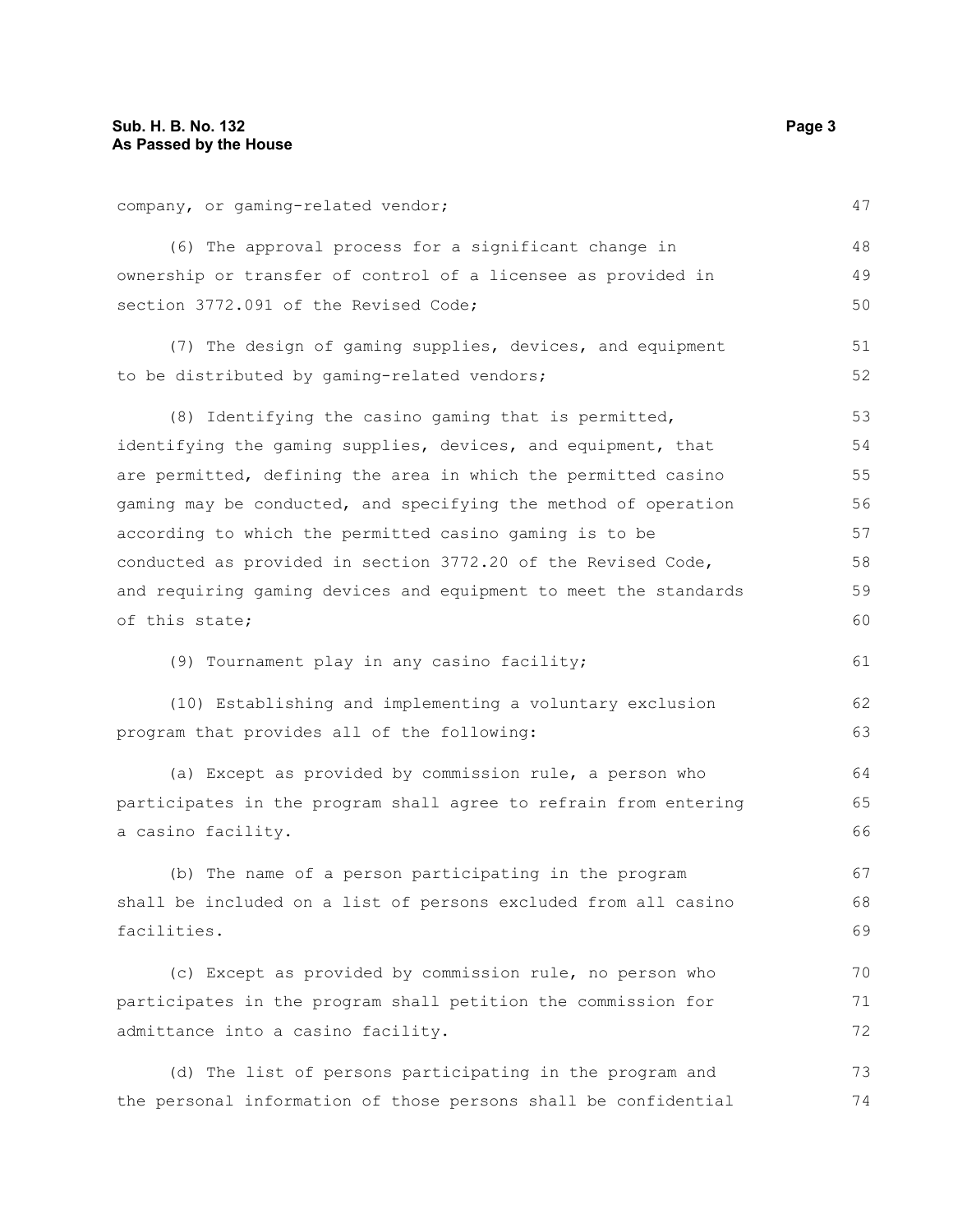#### **Sub. H. B. No. 132 Page 4 As Passed by the House**

and shall only be disseminated by the commission to a casino operator and the agents and employees of the casino operator for purposes of enforcement and to other entities, upon request of the participant and agreement by the commission. 75 76 77 78

(e) A casino operator shall make all reasonable attempts as determined by the commission to cease all direct marketing efforts to a person participating in the program. 79 80 81

(f) A casino operator shall not cash the check of a person participating in the program or extend credit to the person in any manner. However, the program shall not exclude a casino operator from seeking the payment of a debt accrued by a person before participating in the program. 82 83 84 85 86

(g) Any and all locations at which a person may register as a participant in the program shall be published. 87 88

(11) Requiring the commission to adopt standards regarding the marketing materials of a licensed casino operator, including allowing the commission to prohibit marketing materials that are contrary to the adopted standards;

(12) Requiring that the records, including financial statements, of any casino operator, management company, holding company, and gaming-related vendor be maintained in the manner prescribed by the commission and made available for inspection upon demand by the commission, but shall be subject to section 3772.16 of the Revised Code; 93 94 95 96 97 98

(13) Permitting a licensed casino operator, management company, key employee, or casino gaming employee to question a person suspected of violating this chapter; 99 100 101

(14) The chips, tokens, tickets, electronic cards, or similar objects that may be purchased by means of an agreement 102 103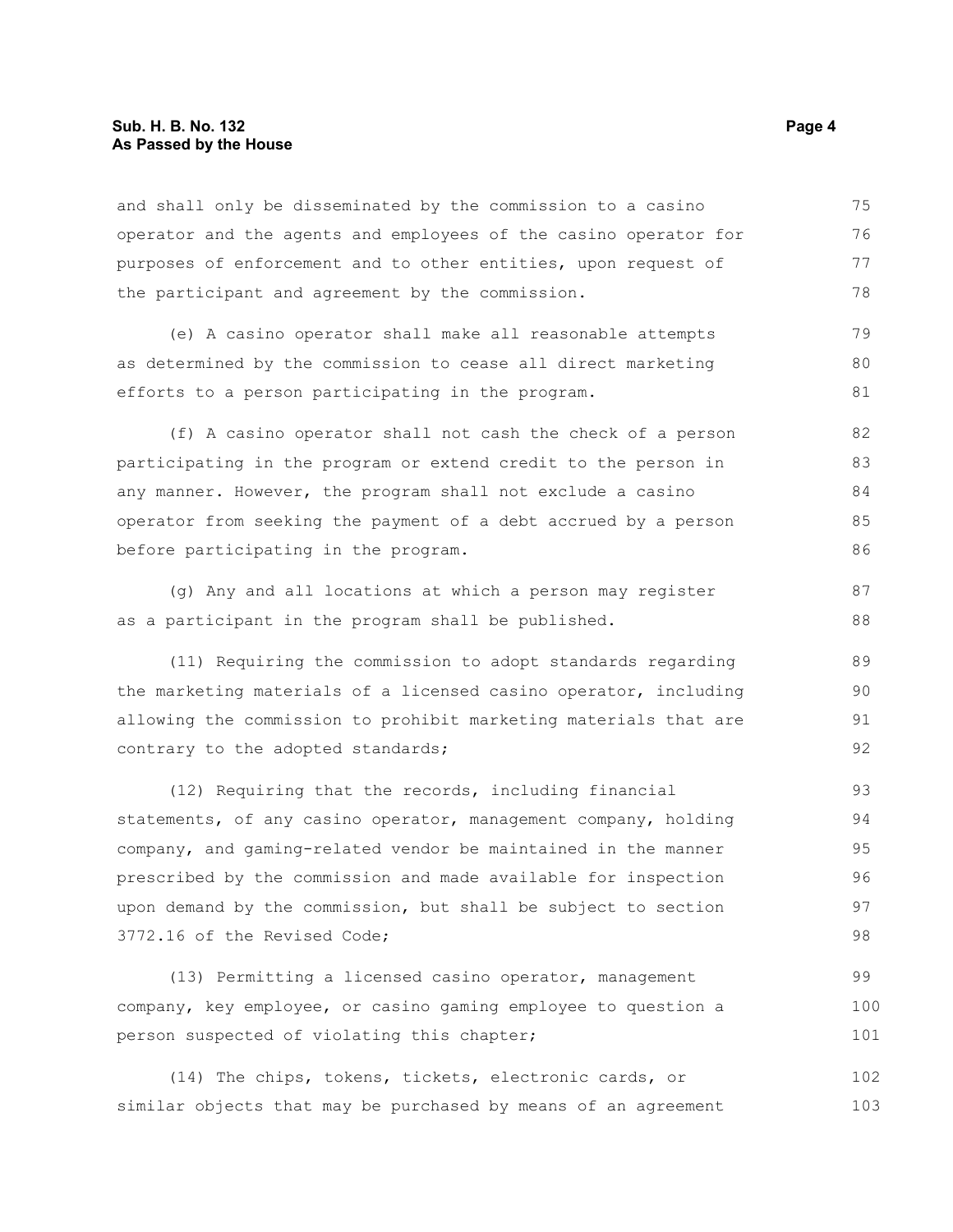#### **Sub. H. B. No. 132 Page 5 As Passed by the House**

under which credit is extended to a wagerer by a casino operator; 104 105

(15) Establishing standards for provisional key employee licenses for a person who is required to be licensed as a key employee and is in exigent circumstances and standards for provisional licenses for casino gaming employees who submit complete applications and are compliant under an instant background check. A provisional license shall be valid not longer than three months. A provisional license may be renewed one time, at the commission's discretion, for an additional three months. In establishing standards with regard to instant background checks the commission shall take notice of criminal records checks as they are conducted under section 311.41 of the Revised Code using electronic fingerprint reading devices. 106 107 108 109 110 111 112 113 114 115 116 117

(16) Establishing approval procedures for third-party engineering or accounting firms, as described in section 3772.09 of the Revised Code; 118 119 120

(17) Prescribing the manner in which winnings, compensation from casino gaming, and gross revenue must be computed and reported by a licensee as described in Chapter 5753. of the Revised Code; 121 122 123 124

(18) Prescribing conditions under which a licensee's license may be suspended or revoked as described in section 3772.04 of the Revised Code; 125 126 127

(19) Prescribing the manner and procedure of all hearings to be conducted by the commission or by any hearing examiner; 128 129

(20) Prescribing technical standards and requirements that are to be met by security and surveillance equipment that is used at and standards and requirements to be met by personnel 130 131 132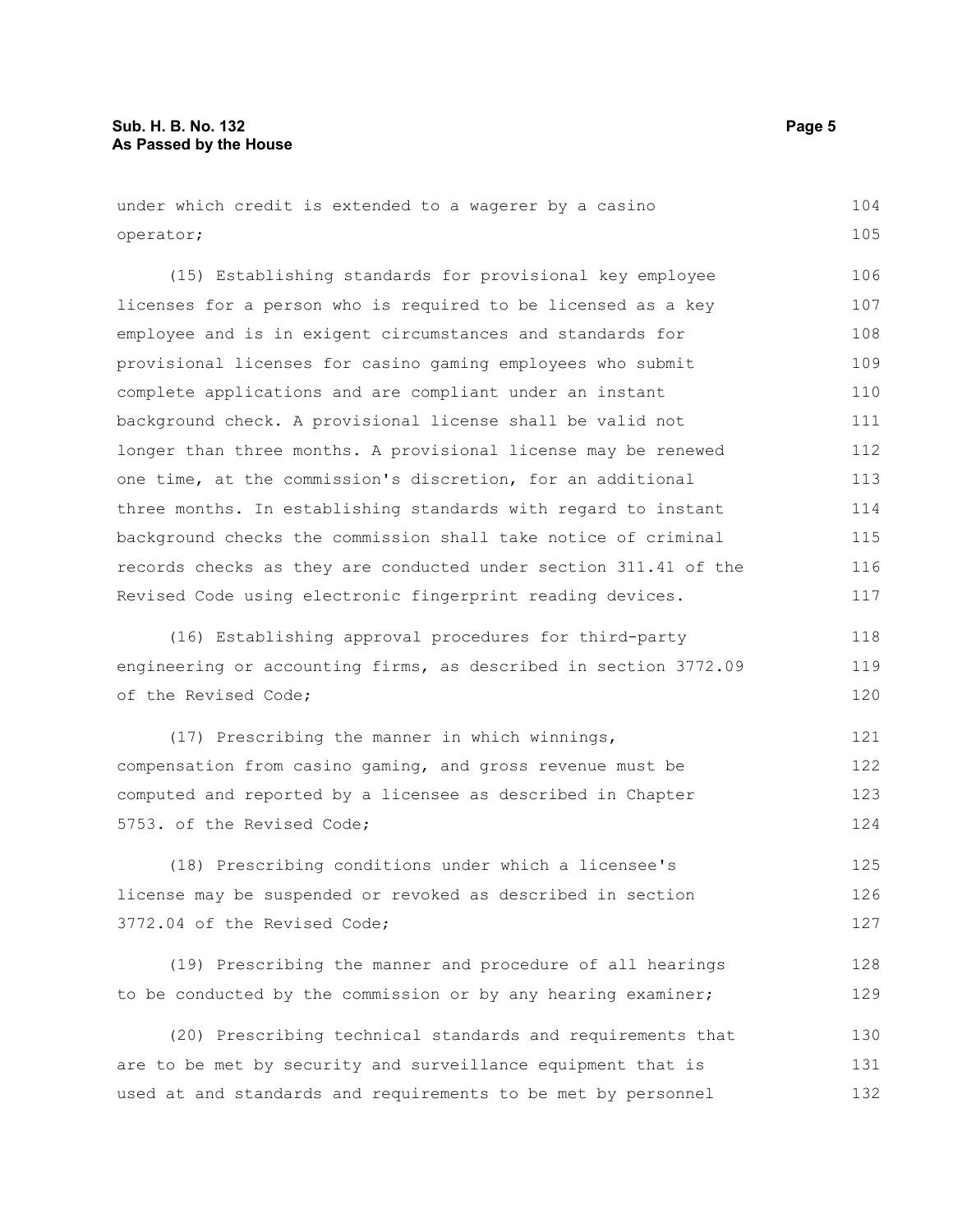who are employed at casino facilities, and standards and requirements for the provision of security at and surveillance of casino facilities; 133 134 135

(21) Prescribing requirements for a casino operator to provide unarmed security services at a casino facility by licensed casino employees, and the training that shall be completed by these employees; 136 137 138 139

(22) Prescribing standards according to which casino operators shall keep accounts and standards according to which casino accounts shall be audited, and establish means of assisting the tax commissioner in levying and collecting the gross casino revenue tax levied under section 5753.02 of the Revised Code; 140 141 142 143 144 145

(23) Defining penalties for violation of commission rules and a process for imposing such penalties subject to the review of the joint committee on gaming and wagering; 146 147 148

(24) Establishing standards for decertifying contractors that violate statutes or rules of this state or the federal government; 149 150 151

(25) Establishing standards for the repair of casino gaming equipment; 152 153

(26) Establishing procedures to ensure that casino operators, management companies, and holding companies are compliant with the compulsive and problem gambling plan submitted under section 3772.18 of the Revised Code; 154 155 156 157

(27) Prescribing, for institutional investors in or holding companies of a casino operator, management company, holding company, or gaming-related vendor that fall below the threshold needed to be considered an institutional investor or a 158 159 160 161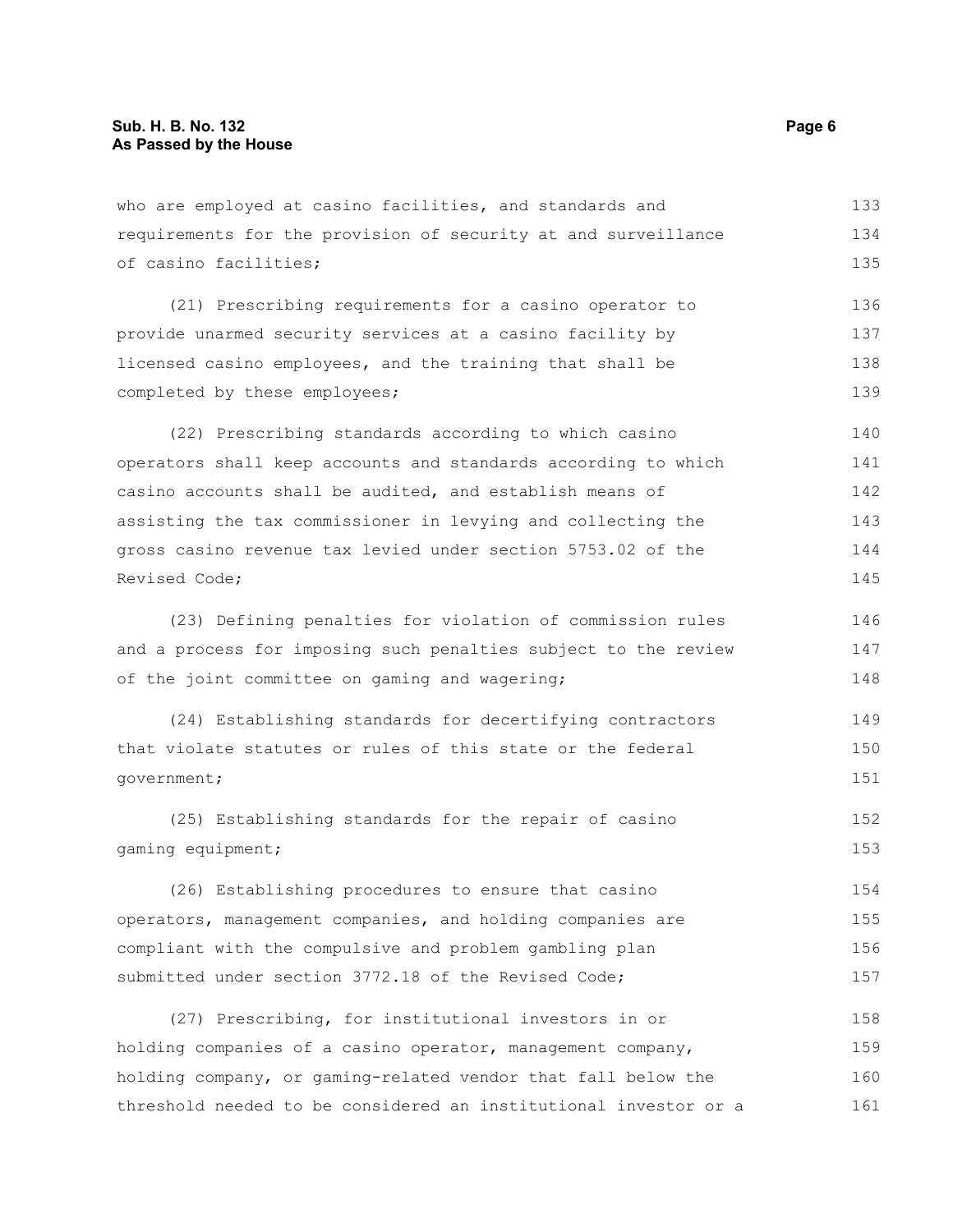#### **Sub. H. B. No. 132 Page 7 As Passed by the House**

holding company, standards regarding what any employees, members, or owners of those investors or holding companies may do and shall not do in relation to casino facilities and casino gaming in this state, which standards shall rationally relate to the need to proscribe conduct that is inconsistent with passive institutional investment status; 162 163 164 165 166 167

(28) Providing for any other thing necessary and proper for successful and efficient regulation of casino gaming under this chapter. 168 169 170

(E) The commission shall employ and assign gaming agents as necessary to assist the commission in carrying out the duties of this chapter and Chapter 2915. of the Revised Code. In order to maintain employment as a gaming agent, the gaming agent shall successfully complete all continuing training programs required by the commission and shall not have been convicted of or pleaded guilty or no contest to a disqualifying offense as defined in section 3772.07 of the Revised Code. 171 172 173 174 175 176 177 178

(F) The commission, as a law enforcement agency, and its gaming agents, as law enforcement officers as defined in section 2901.01 of the Revised Code, shall have authority with regard to the detection and investigation of, the seizure of evidence allegedly relating to, and the apprehension and arrest of persons allegedly committing violations of this chapter or gambling offenses as defined in section 2915.01 of the Revised Code or violations of any other law of this state that may affect the integrity of casino gaming or the operation of skillbased amusement machines, and shall have access to casino facilities and skill-based amusement machine facilities to carry out the requirements of this chapter. 179 180 181 182 183 184 185 186 187 188 189 190

(G) The commission may eject or exclude or authorize the 191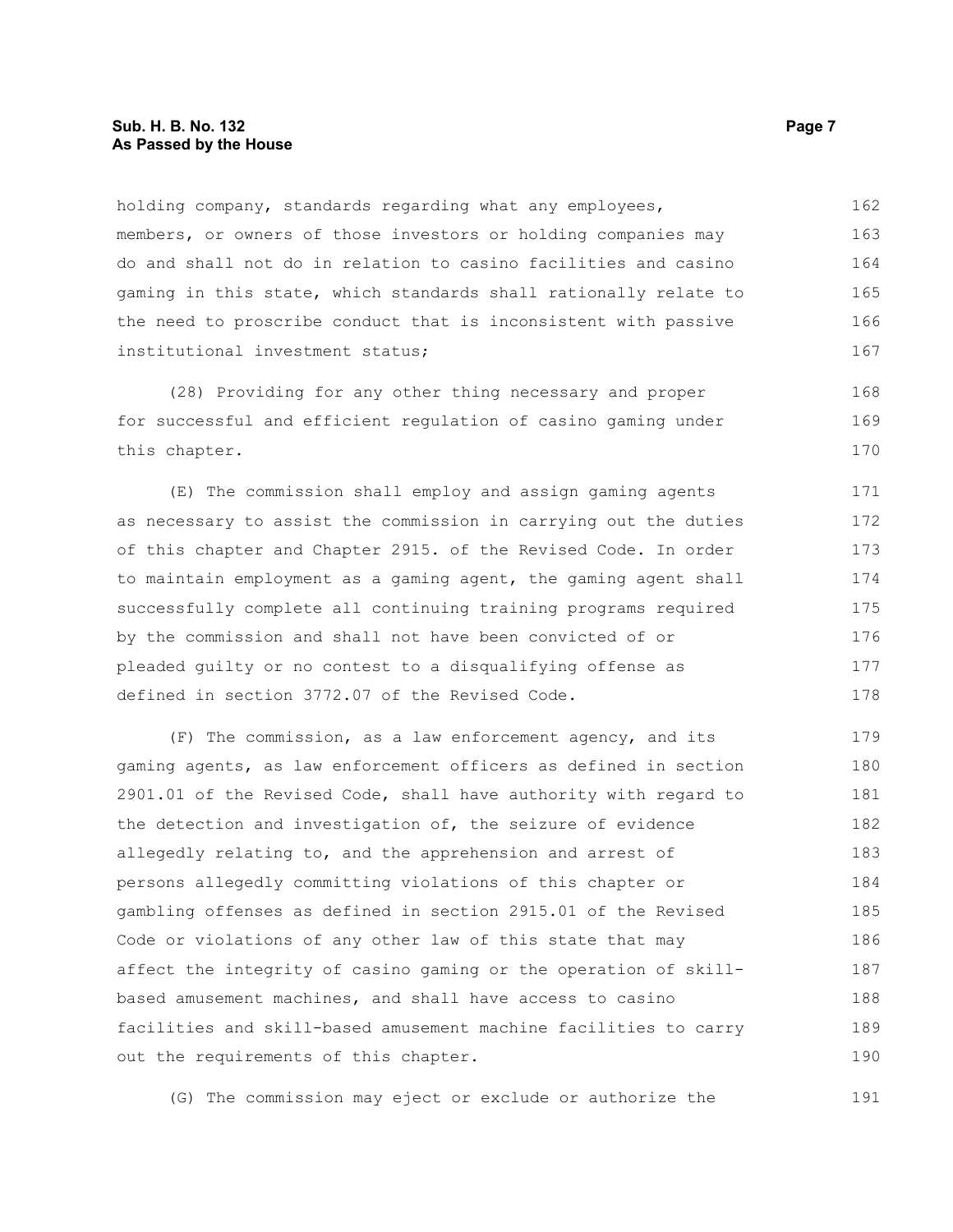| from a casino facility for any of the following reasons:         | 193 |
|------------------------------------------------------------------|-----|
| (1) The person's name is on the list of persons                  | 194 |
| voluntarily excluding themselves from all casinos in a program   | 195 |
| established according to rules adopted by the commission;        | 196 |
| (2) The person violates or conspires to violate this             | 197 |
| chapter or a rule adopted thereunder; or                         | 198 |
| (3) The commission determines that the person's conduct or       | 199 |
| reputation is such that the person's presence within a casino    | 200 |
| facility may call into question the honesty and integrity of the | 201 |
| casino gaming operations or interfere with the orderly conduct   | 202 |
| of the casino gaming operations.                                 | 203 |
| (H) A person, other than a person participating in a             | 204 |
| voluntary exclusion program, may petition the commission for a   | 205 |
| public hearing on the person's ejection or exclusion under this  | 206 |
| chapter.                                                         | 207 |
| (I) A casino operator or management company shall have the       | 208 |
| same authority to eject or exclude a person from the management  | 209 |
| company's casino facilities as authorized in division (G) of     | 210 |
| this section. The licensee shall immediately notify the          | 211 |
| commission of an ejection or exclusion.                          | 212 |
| (J) The commission shall submit a written annual report          | 213 |
| with the governor, president and minority leader of the senate,  | 214 |
| speaker and minority leader of the house of representatives, and | 215 |

ejection or exclusion of and a gaming agent may eject a person

(1) A statement describing the receipts and disbursements of the commission; 219 220

joint committee on gaming and wagering before the first day of

fiscal year and shall include all of the following:

September each year. The annual report shall cover the previous

192

216 217 218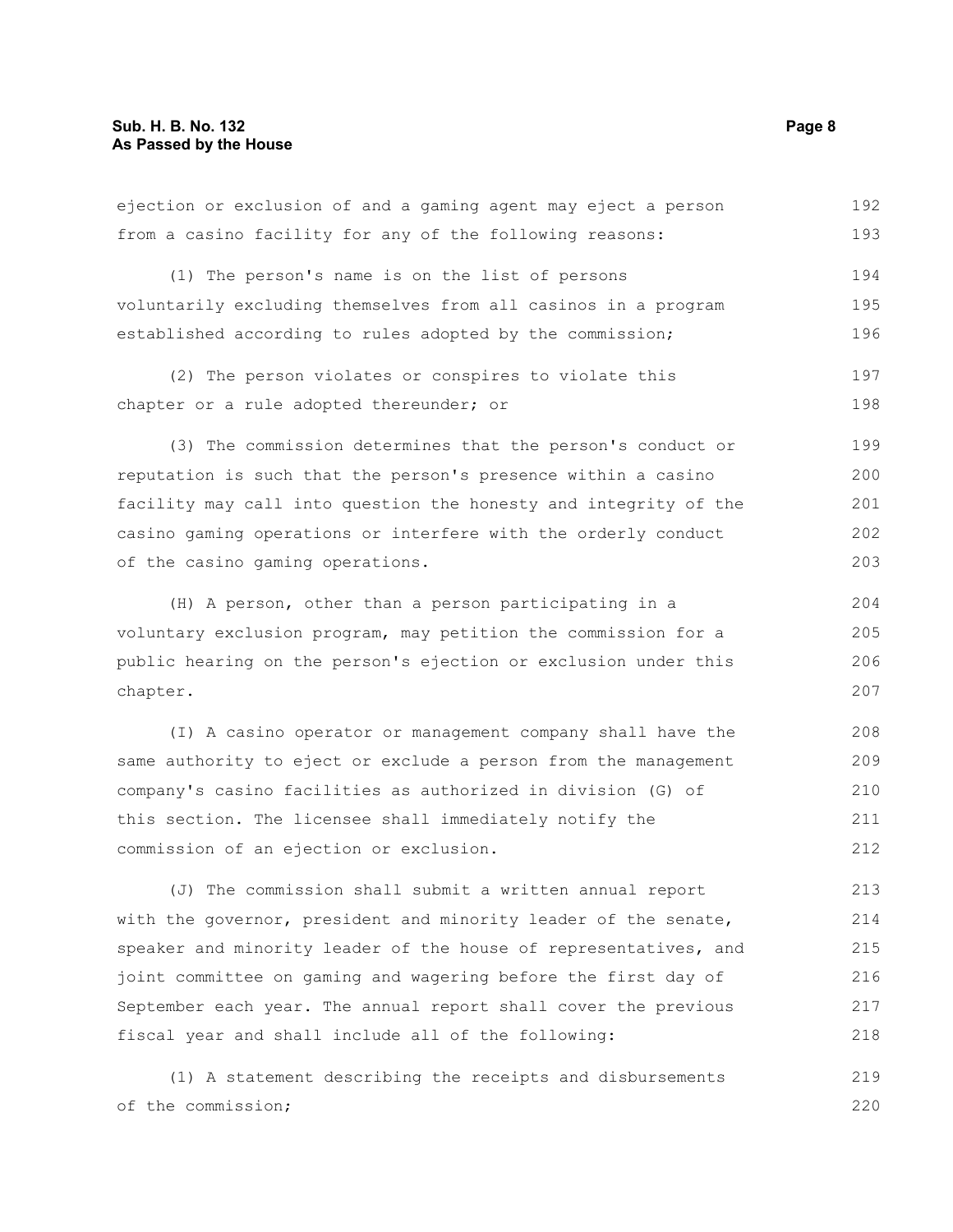(2) Relevant financial data regarding casino gaming, including gross revenues and disbursements made under this chapter; (3) Actions taken by the commission; (4) An update on casino operators', management companies', and holding companies' compulsive and problem gambling plans and the voluntary exclusion program and list; (5) Information regarding prosecutions for conduct described in division (H) of section 3772.99 of the Revised Code, including, but not limited to, the total number of prosecutions commenced and the name of each person prosecuted; (6) Any additional information that the commission considers useful or that the governor, president or minority leader of the senate, speaker or minority leader of the house of representatives, or joint committee on gaming and wagering requests. (K) To ensure the integrity of skill-based amusement machine operations, the commission shall have jurisdiction over all persons conducting or participating in the conduct of skillbased amusement machine operations authorized by this chapter 221 222 223 224 225 226 227 228 229 230 231 232 233 234 235 236 237 238 239 240

and Chapter 2915. of the Revised Code, including the authority to complete the functions of licensing, regulating, investigating, and penalizing those persons in a manner that is consistent with the commission's authority to do the same with respect to casino gaming. To carry out this division, the commission may adopt rules under Chapter 119. of the Revised Code, including rules establishing fees and penalties related to the operation of skill-based amusement machines. 241 242 243 244 245 246 247 248

(L) To ensure the integrity of fantasy contests, the 249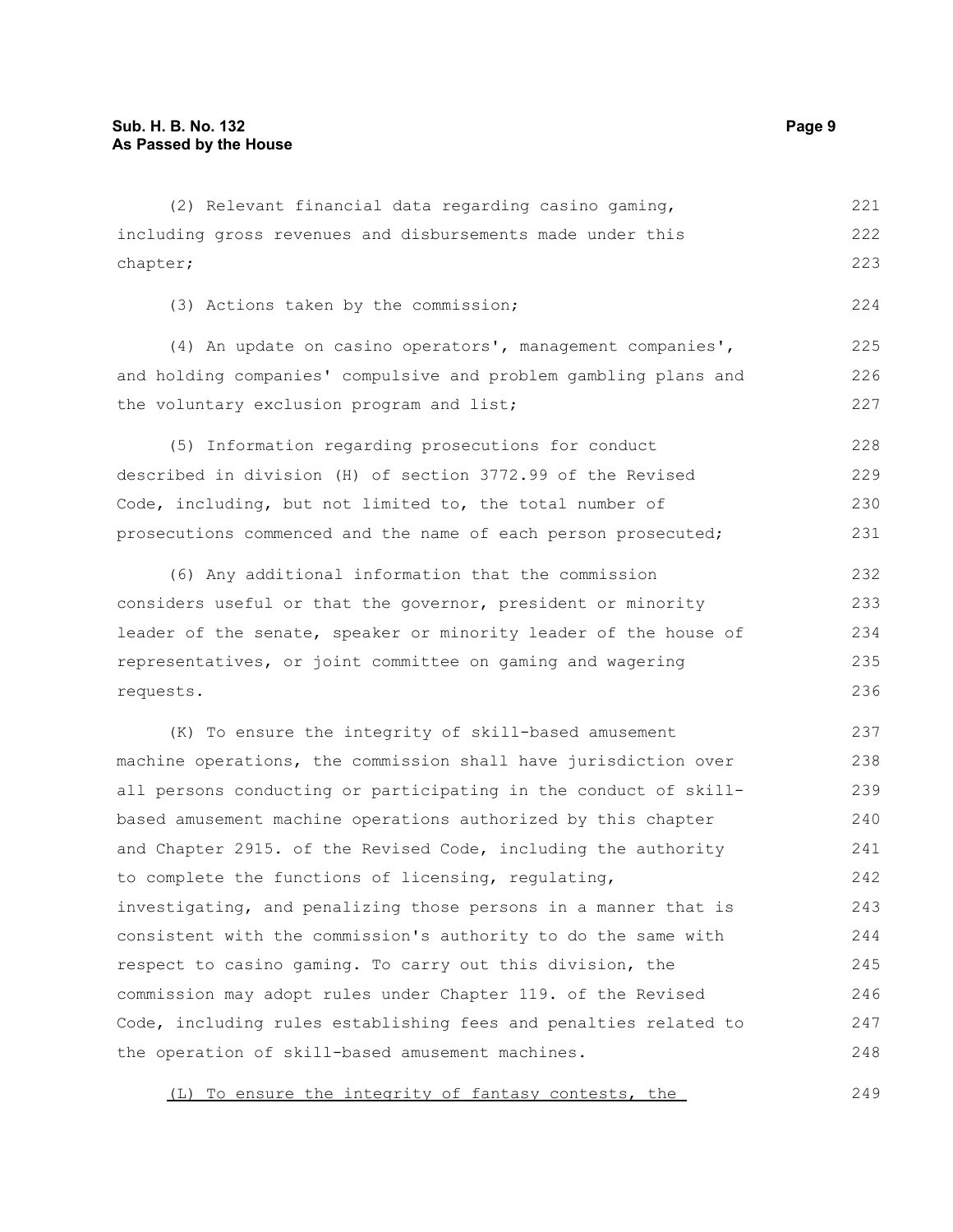| commission shall have jurisdiction over all persons conducting   | 250 |
|------------------------------------------------------------------|-----|
| or participating in the conduct of a fantasy contest authorized  | 251 |
| by Chapter 3774. of the Revised Code, including the authority to | 252 |
| license, requlate, investigate, and penalize those persons in a  | 253 |
| manner that is consistent with the commission's authority to do  | 254 |
| the same with respect to skill-based amusement machines. To      | 255 |
| carry out this division, the commission may adopt rules under    | 256 |
| Chapter 119. of the Revised Code, including rules establishing   | 257 |
| fees and penalties related to the operation of fantasy contests. | 258 |
| Sec. 3774.01. As used in this chapter:                           | 259 |
| (A) "Commission" means the Ohio casino control commission.       | 260 |
| (B) "Entry fee" means cash or cash equivalent that a             | 261 |
| fantasy contest operator requires to be paid by a fantasy        | 262 |
| contest player to participate in a fantasy contest.              | 263 |
| (C) "Fantasy contest" means a simulated game or contest          | 264 |
| with an entry fee that satisfies all of the following            | 265 |
| conditions:                                                      | 266 |
| (1) The value of all prizes and awards offered to winning        | 267 |
| fantasy contest players is established and made known to the     | 268 |
| players in advance of the contest.                               | 269 |
| (2) All winning outcomes reflect the relative knowledge          | 270 |
| and skill of the fantasy contest players and are determined      | 271 |
| predominantly by accumulated statistical results of the          | 272 |
| performance of managing rosters of athletes whose performance    | 273 |
| directly corresponds with the actual performance of athletes in  | 274 |
| professional sports competitions.                                | 275 |
| (3) Winning outcomes are not based on randomized or              | 276 |
| historical events, or on the score, point spread, or any         | 277 |
| performance of any single actual team or combination of teams or | 278 |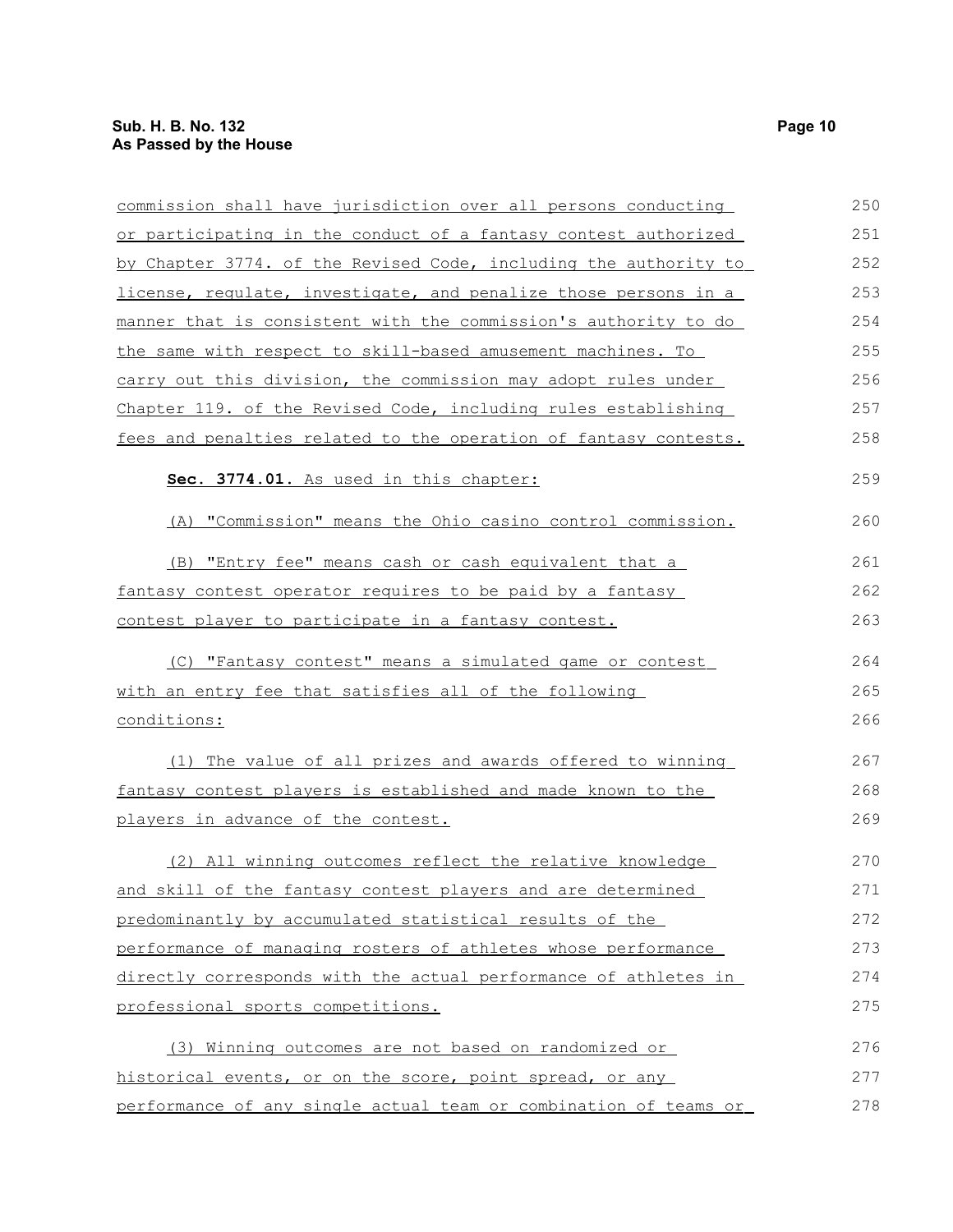| solely on any single performance of an individual athlete or    | 279 |
|-----------------------------------------------------------------|-----|
| player in any single actual event.                              | 280 |
| (D) "Fantasy contest operator" means a person that offers       | 281 |
| fantasy contests with an entry fee for a prize or award to the  | 282 |
| general public. Fantasy contest operator does not include a     | 283 |
| person that offers a pool not conducted for profit as defined   | 284 |
| under division (XX) of section 2915.01 of the Revised Code.     | 285 |
| (E) "Fantasy contest platform" means any digital or online      | 286 |
| method through which a fantasy contest operator provides access | 287 |
| to a fantasy contest.                                           | 288 |
| (F) "Fantasy contest player" means a person who                 | 289 |
| participates in a fantasy contest offered by a fantasy contest  | 290 |
| operator.                                                       | 291 |
| (G) "Holding company" means any corporation, firm,              | 292 |
| partnership, limited partnership, limited liability company,    | 293 |
| trust, or other form of business organization not a natural     | 294 |
| person that directly or indirectly does any of the following:   | 295 |
| (1) Has the power or right to control a fantasy contest         | 296 |
| operator;                                                       | 297 |
| (2) Holds an ownership interest of ten per cent or more,        | 298 |
| as determined by the commission, in a fantasy contest operator; | 299 |
| (3) Holds voting rights with the power to vote ten per          | 300 |
| cent or more of the outstanding voting rights of a fantasy      | 301 |
| contest operator.                                               | 302 |
| (H) "Key employee" means a person, employed by a fantasy        | 303 |
| contest operator, who is responsible for ensuring, and has the  | 304 |
| authority necessary to ensure, that all requirements under this | 305 |
| chapter and the rules adopted under this chapter and division   | 306 |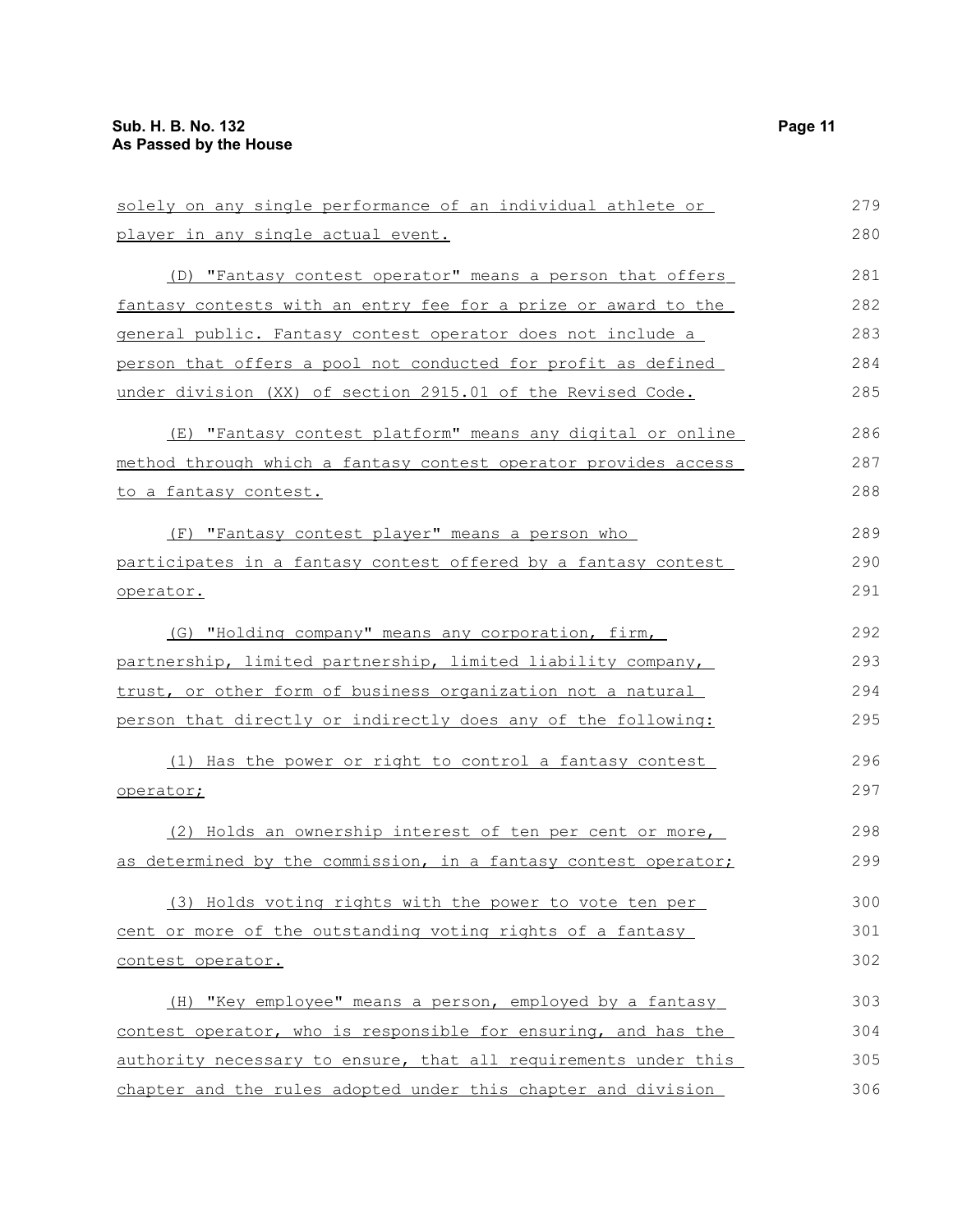| (L) of section 3772.03 of the Revised Code are met.              | 307 |
|------------------------------------------------------------------|-----|
| (I) "Management company" means an organization retained by       | 308 |
| a fantasy contest operator to manage a fantasy contest platform  | 309 |
| and provide services such as accounting, general administration, | 310 |
| maintenance, recruitment, and other operational services.        | 311 |
| (J) "Material nonpublic information" means information           | 312 |
| related to the play of a fantasy contest by a fantasy contest    | 313 |
| player that is not readily available to the general public and   | 314 |
| is obtained as a result of a person's employment.                | 315 |
| (K) "Script" means a list of commands that a fantasy-            | 316 |
| contest-related computer program can execute and that is created | 317 |
| by a fantasy contest player, or by a third party for a fantasy   | 318 |
| contest player, to automate processes on a fantasy contest       | 319 |
| platform.                                                        | 320 |
| Sec. 3774.02. (A) A fantasy contest operator may not offer       | 321 |
| a fantasy contest in this state without first obtaining a        | 322 |
| license from the commission.                                     | 323 |
| (B) (1) In order to obtain or renew a license to operate         | 324 |
| fantasy contests in this state, a fantasy contest operator shall | 325 |
| pay to the commission a nonrefundable license fee.               | 326 |
| (2) Unless a license issued under this chapter is                | 327 |
| suspended, expires, or is revoked, a license may be renewed.     | 328 |
| After a determination by the commission that the licensee is in  | 329 |
| compliance with this chapter and rules adopted by the commission | 330 |
| under this chapter or division (L) of section 3772.03 of the     | 331 |
| Revised Code, the license shall be renewed for not more than     | 332 |
| three years, as determined by commission rule adopted under this | 333 |
| chapter or division (L) of section 3772.03 of the Revised Code.  | 334 |
| (C) Notwithstanding division (B) of this section, the            | 335 |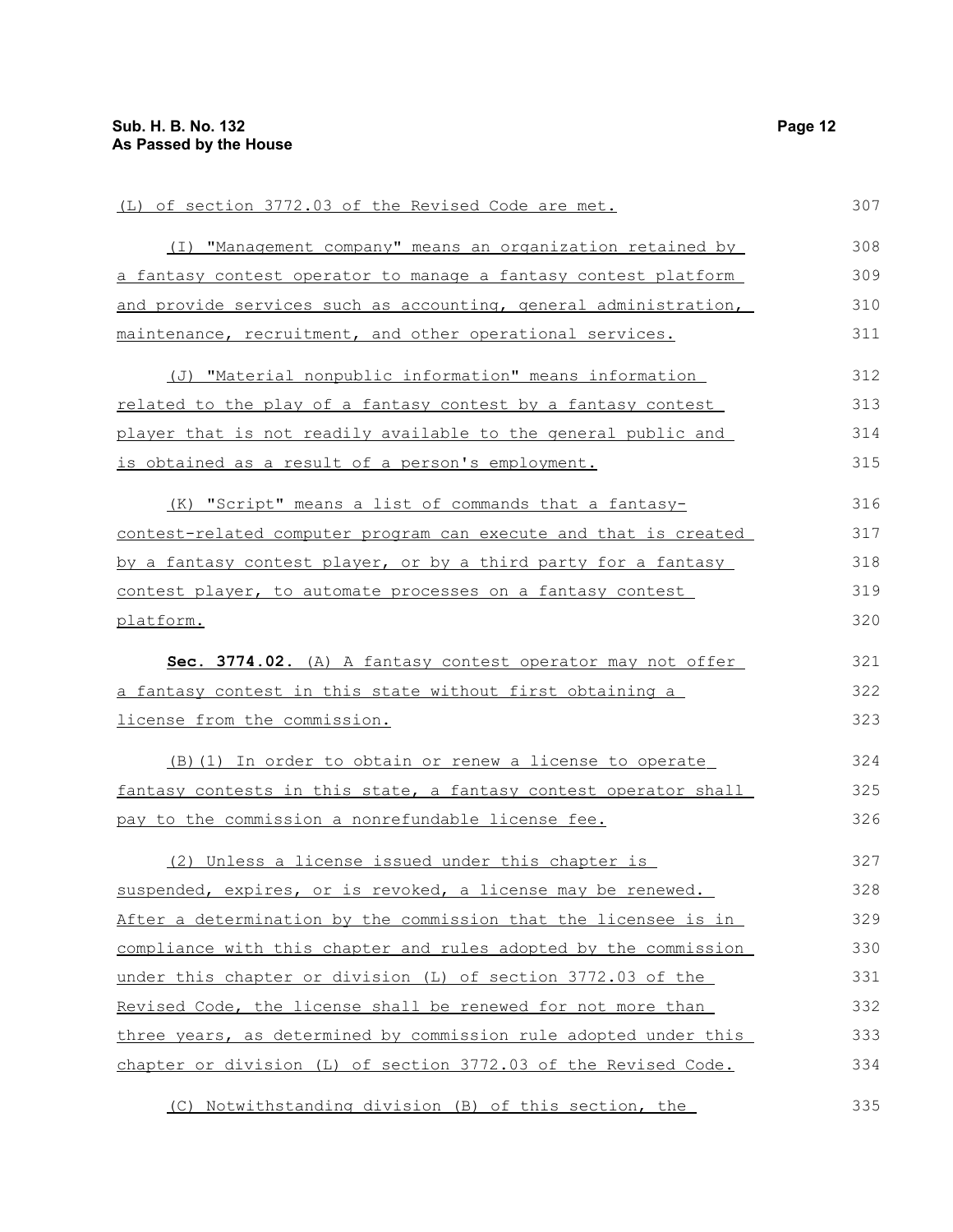| commission may investigate a licensee at any time the commission | 336 |
|------------------------------------------------------------------|-----|
| determines it is necessary to ensure that the licensee remains   | 337 |
| in compliance with this chapter and the rules adopted under this | 338 |
| chapter or division (L) of section 3772.03 of the Revised Code.  | 339 |
| Any fantasy contest operator that applies for or holds a license | 340 |
| under this chapter shall establish the operator's suitability    | 341 |
| for a license by clear and convincing evidence.                  | 342 |
| Sec. 3774.03. The commission shall adopt rules under             | 343 |
| Chapter 119. of the Revised Code as are necessary to complete    | 344 |
| the functions and address the subjects enumerated in division    | 345 |
| (A) of this section.                                             | 346 |
| (A) The commission may adopt, and as advisable and               | 347 |
| necessary may amend or repeal, rules that include all of the     | 348 |
| following:                                                       | 349 |
| (1) Prohibiting fantasy contest operator's employees,            | 350 |
| relatives living in the same household as those employees, and   | 351 |
| athletes and referees in the underlying professional sports      | 352 |
| competitions from competing in any public fantasy contest        | 353 |
| offered by the fantasy contest operator or from sharing any      | 354 |
| material nonpublic information with third parties;               | 355 |
| (2) Ensuring fantasy contest operators prohibit access to        | 356 |
| both of the following:                                           | 357 |
| (a) Individuals under eighteen years of age;                     | 358 |
| (b) Individuals who, upon request, seek to restrict              | 359 |
| themselves from entering fantasy contests.                       | 360 |
| (3) Ensuring fantasy contest operators segregate fantasy         | 361 |
| contest player funds from operational funds or maintain a        | 362 |
| reserve that exceeds the amount of player funds on deposit,      | 363 |
| which reserve may not be used for operational activities. These  | 364 |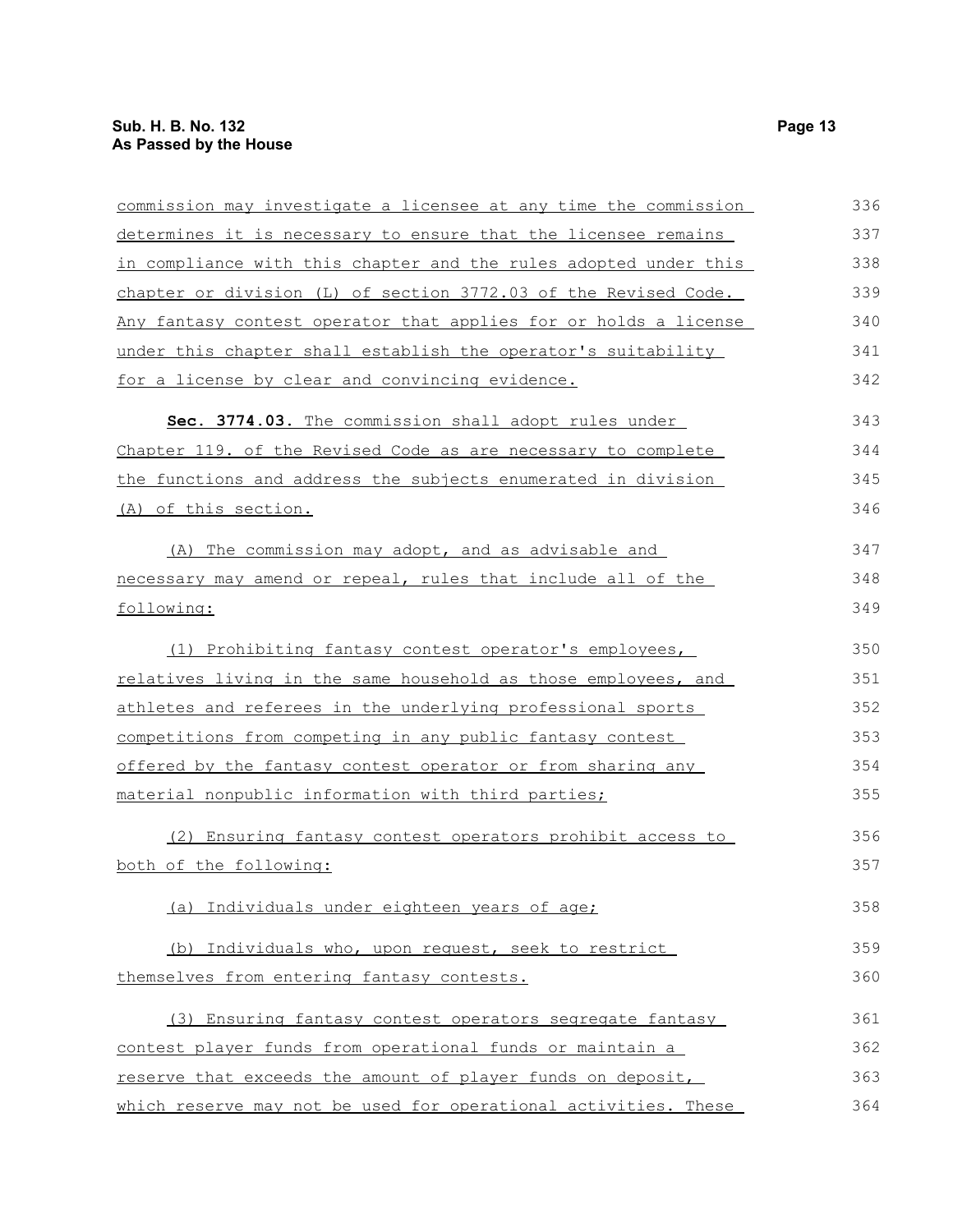| reserve funds may take the form of cash, cash equivalents,      | 365 |
|-----------------------------------------------------------------|-----|
| payment processor reserves, payment processor receivables, an   | 366 |
| irrevocable letter of credit, a bond, any other method approved | 367 |
| by the commission, or a combination thereof, in an amount that  | 368 |
| must exceed the total balances of the fantasy contest player's  | 369 |
| accounts. All reserve funds, except payment processor reserves, | 370 |
| shall be maintained by or otherwise under the control of a      | 371 |
| licensed fantasy contest operator, unless otherwise authorized  | 372 |
| by the commission.                                              | 373 |
| (4) Prescribing requirements related to beginning players       | 374 |
| and highly experienced players;                                 | 375 |
| (5) Prescribing requirements for internal procedures,           | 376 |
| including at a minimum, procedures for all of the following:    | 377 |
| (a) Complying with all applicable state and federal             | 378 |
| requirements to protect the privacy and online security of      | 379 |
| fantasy contest players and their accounts;                     | 380 |
| (b) Suspending the accounts of players who violate this         | 381 |
| chapter and the rules adopted by the commission under this      | 382 |
| chapter or division (L) of section 3772.03 of the Revised Code; | 383 |
| (c) Providing fantasy contest players with access to            | 384 |
| information on playing responsibly and seeking assistance for   | 385 |
| compulsive behavior;                                            | 386 |
| (d) Establishing the maximum number of entries that a           | 387 |
| fantasy contest player may submit to each fantasy contest;      | 388 |
| (e) Any other procedure that the commission determines          | 389 |
| necessary in the rules adopted under this chapter or division   | 390 |
| (L) of section 3772.03 of the Revised Code.                     | 391 |
| (6) Requiring a license application to require an               | 392 |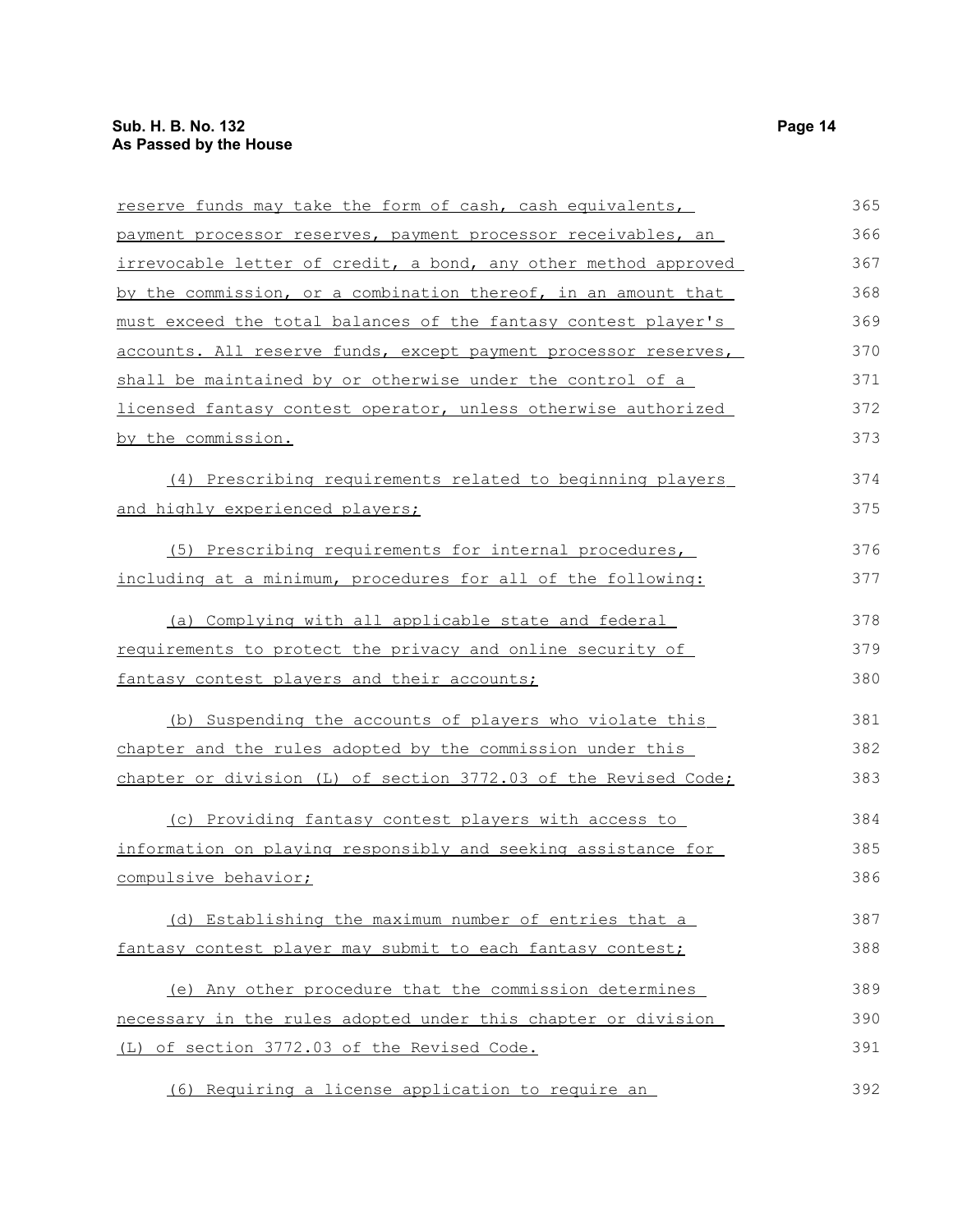| applicant for a fantasy contest operator license to designate at | 393 |
|------------------------------------------------------------------|-----|
| least one key employee as a condition to obtain a license;       | 394 |
| (7) Establishing the length of time, which shall be not          | 395 |
| more than three years, that a fantasy contest operator license   | 396 |
| and renewal license shall be valid;                              | 397 |
| (8) Establishing the fee for obtaining or renewing a             | 398 |
| license, which shall not exceed ten thousand dollars for each    | 399 |
| year of a license and a total of thirty thousand dollars for a   | 400 |
| three-year license, and which may be paid in equal installments  | 401 |
| on an annual basis over the term of the license; and             | 402 |
| (9) Any other procedure or thing that the commission             | 403 |
| determines necessary to ensure the integrity of fantasy sports   | 404 |
| contests.                                                        | 405 |
| (B) The commission may not adopt rules to do either of the       | 406 |
| following:                                                       | 407 |
| (1) Limit or regulate the statistical makeup of a game or        | 408 |
| contest, or the digital platform of a fantasy contest operator;  | 409 |
| <u>or</u>                                                        | 410 |
| (2) Require licensure of any persons other than fantasy          | 411 |
| contest operators, holding companies, or management companies.   | 412 |
| (C) Nothing in this section prohibits the commission from        | 413 |
| adopting rules establishing consumer protections.                | 414 |
| Sec. 3774.04. (A) Each fantasy contest operator shall            | 415 |
| retain and maintain in a place secure from theft, loss, or       | 416 |
| destruction all of the records required to be maintained by this | 417 |
| chapter for at least five years from the date of the record's    | 418 |
| creation.                                                        | 419 |
| (B) Each fantasy contest operator shall retain and               | 420 |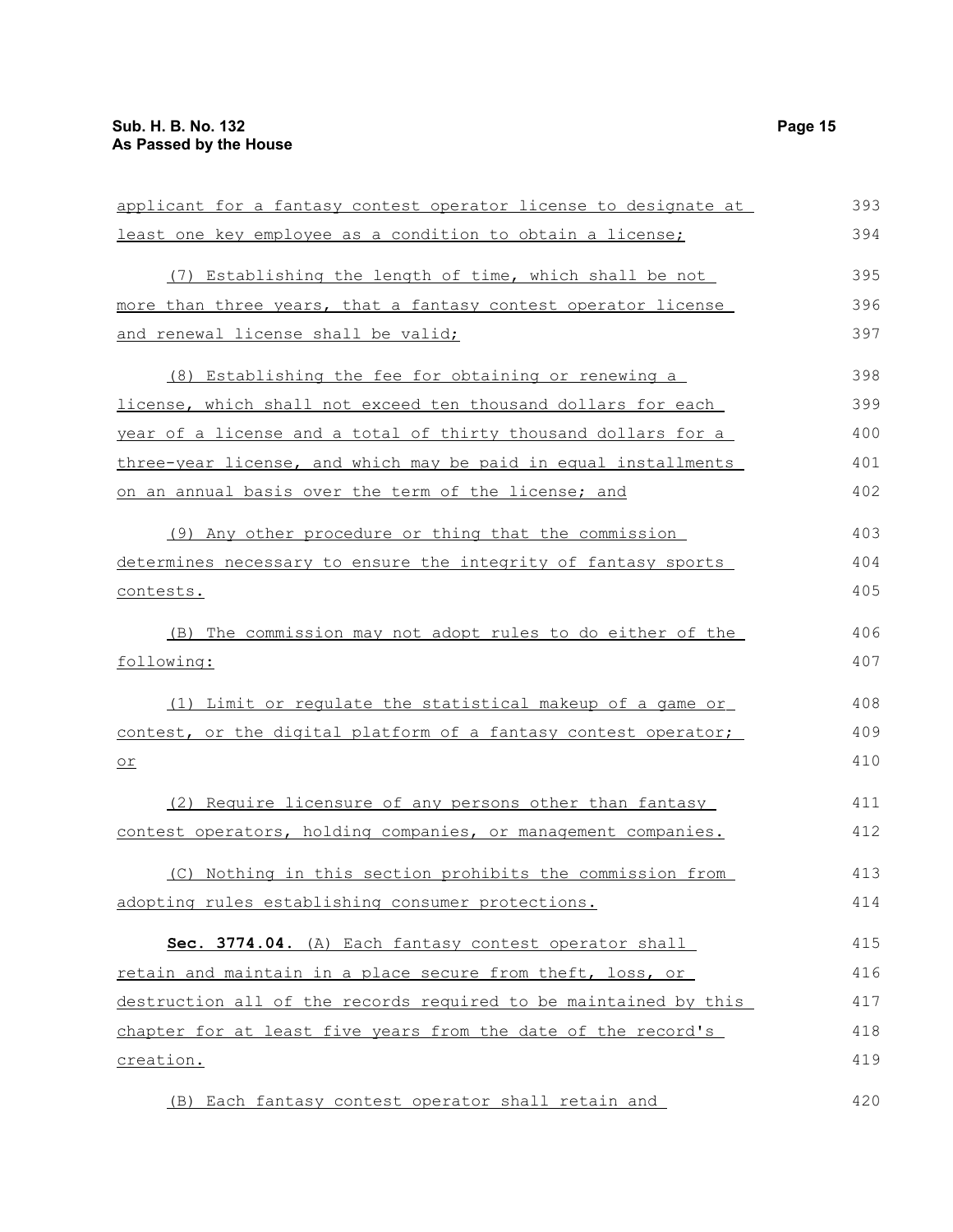| maintain accurate, complete, legible, and permanent records,     | 421 |
|------------------------------------------------------------------|-----|
| whether in electronic or other format, of any books, records, or | 422 |
| documents relating to the fantasy contest operator's business    | 423 |
| and accounting operations, which includes all of the following:  | 424 |
| (1) The fantasy contest operator's business and                  | 425 |
| organizational structure;                                        | 426 |
| (2) Correspondence with or by, or reports to or from, the        | 427 |
| commission, or any local, state, or federal governmental agency, | 428 |
| foreign or domestic;                                             | 429 |
| (3) The fantasy contest operator's financial statements,         | 430 |
| accounting records, ledgers, and internal and external audit     | 431 |
| records;                                                         | 432 |
| (4) All records related to the conduct of fantasy contests       | 433 |
| by the fantasy contest operator in this state;                   | 434 |
| (5) Any materials used to advertise, publicize, or               | 435 |
| otherwise promote the fantasy contest operator's fantasy         | 436 |
| contests in this state;                                          | 437 |
| (6) Any other books, records, or documents the commission        | 438 |
| requires the fantasy contest operator to retain and maintain, in | 439 |
| rules adopted by the commission under this chapter or division   | 440 |
| (L) of section 3772.03 of the Revised Code.                      | 441 |
| (C) Each fantasy contest operator shall organize all             | 442 |
| required records in a manner that enables the commission to      | 443 |
| locate, inspect, review, and analyze the records with reasonable | 444 |
| ease and efficiency and, upon request, provide the commission or | 445 |
| its executive director, or duly authorized designee thereof,     | 446 |
| with the records required to be retained and maintained by this  | 447 |
| section.                                                         | 448 |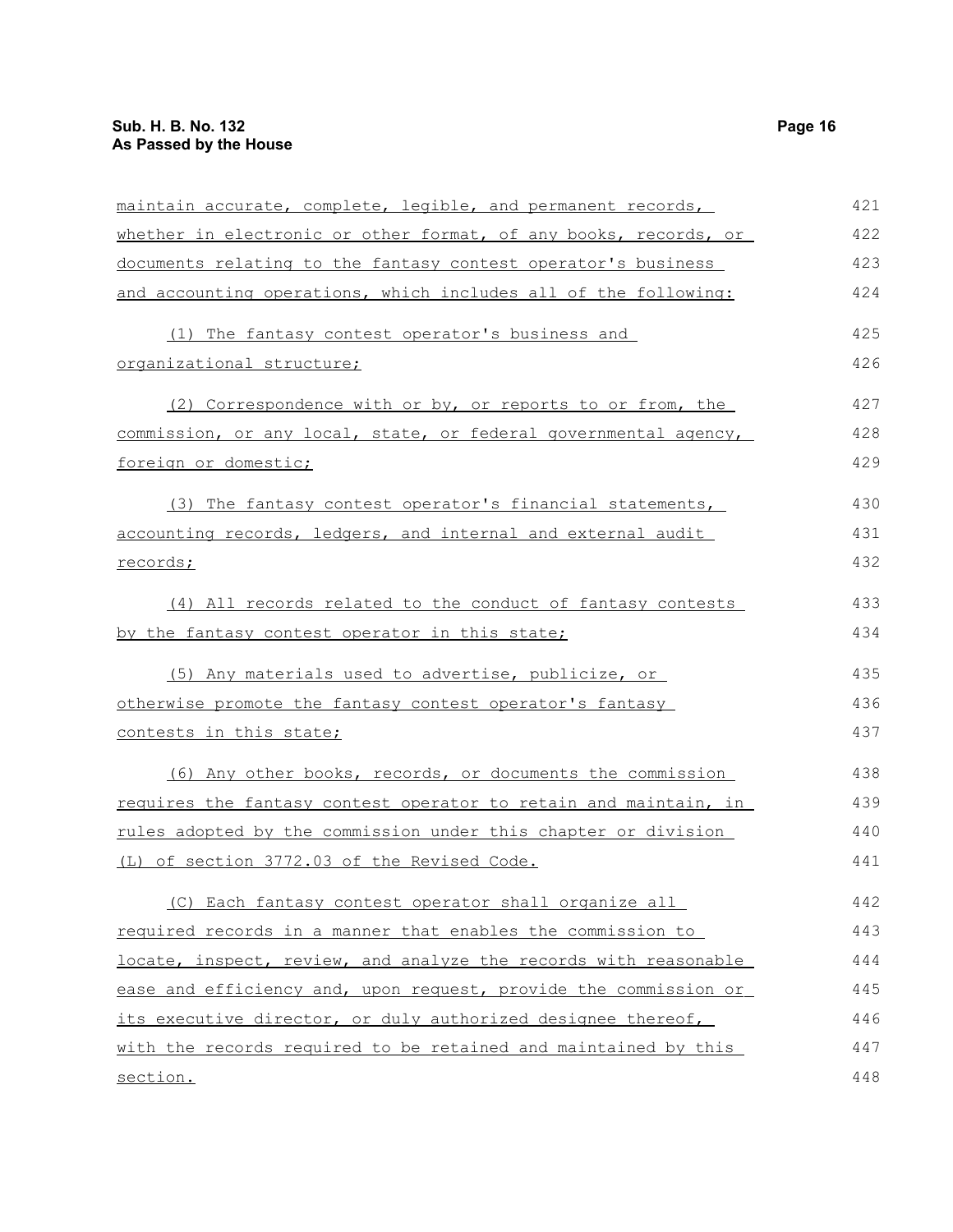| Sec. 3774.05. (A) A fantasy contest operator offering a         | 449 |
|-----------------------------------------------------------------|-----|
| fantasy contest in this state shall contract with a third party | 450 |
| to perform an independent audit, consistent with the standards  | 451 |
| established by the American institute of certified public       | 452 |
| accountants, to ensure compliance with this chapter and any     | 453 |
| rules adopted under this chapter or division (L) of section     | 454 |
| 3772.03 of the Revised Code. The audit shall be performed at    | 455 |
| least once every three years unless otherwise ordered by the    | 456 |
| commission.                                                     | 457 |
| (B) A fantasy contest operator offering a fantasy contest       | 458 |
| in this state shall contract with a third party to perform an   | 459 |
| annual independent financial audit, consistent with the         | 460 |
| standards established by the American institute of certified    | 461 |
| public accountants.                                             | 462 |
| (C) Any third party contracted to perform an audit under        | 463 |
| this section shall be approved by the commission before the     | 464 |
| audit engagement. The fantasy contest operator shall submit the | 465 |
| audit results to the commission.                                | 466 |
| Sec. 3774.06. (A) A fantasy contest may not be offered on       | 467 |
| any kiosk or machine physically located in a retail business    | 468 |
| location.                                                       | 469 |
| (B) A fantasy contest operator operating in this state          | 470 |
| shall not do any of the following:                              | 471 |
| (1) Operate or offer a fantasy contest based upon any           | 472 |
| university, college, high school, or youth sporting event;      | 473 |
| (2) Allow the use of scripts unless the scripts are made        | 474 |
| readily available to all fantasy contest players;               | 475 |
| (3) Employ false, deceptive, or misleading advertising, or      | 476 |
| advertising that is not based upon fact; or                     | 477 |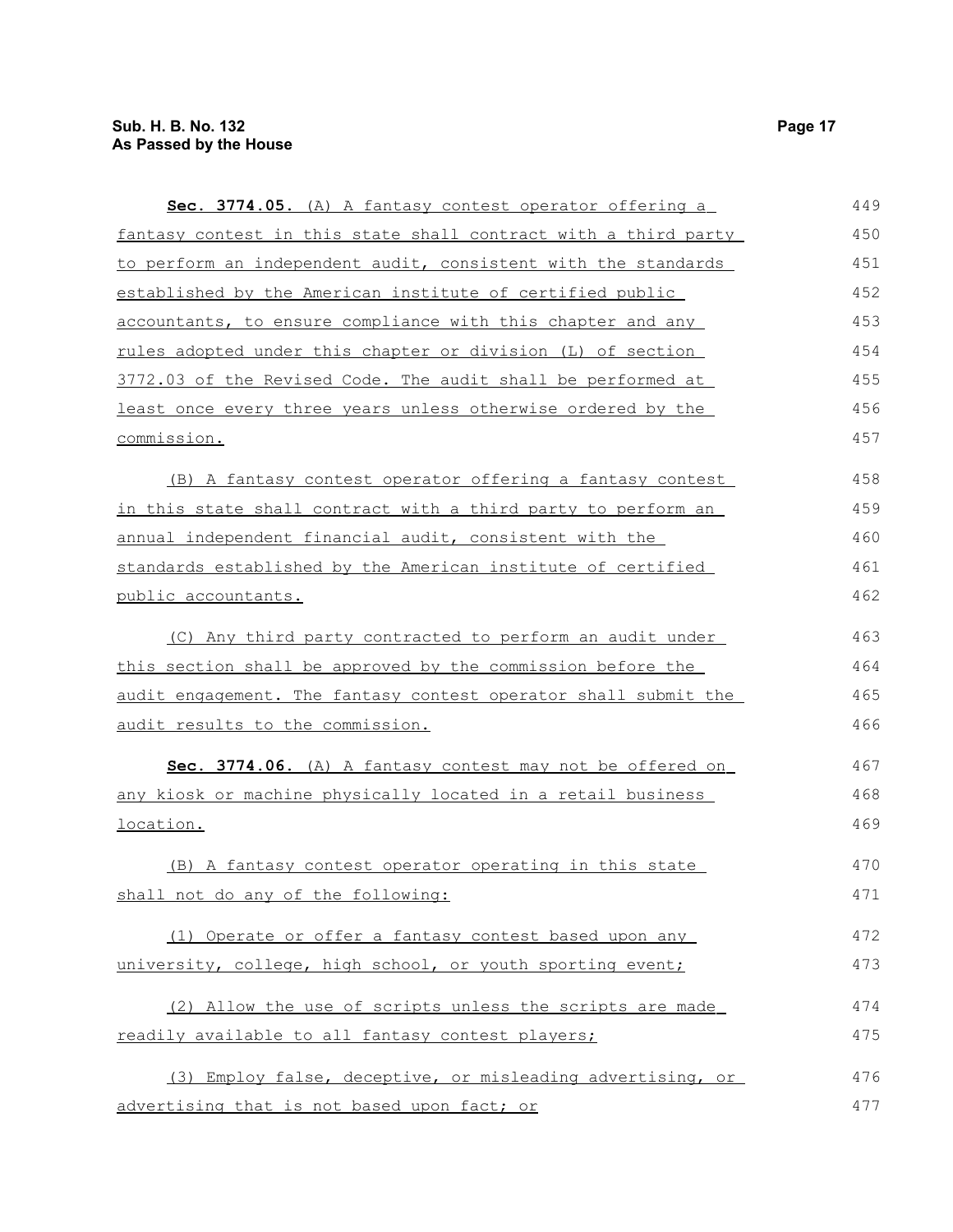| (4) Target players that have restricted themselves from               | 478 |
|-----------------------------------------------------------------------|-----|
| entering fantasy contests under the procedures for doing so as        | 479 |
| <u>required by the commission, or persons under eighteen years of</u> | 480 |
| age, in the fantasy contest operator's advertising.                   | 481 |
| Sec. 3774.07. The commission, in an adjudication conducted            | 482 |
| under Chapter 119. of the Revised Code, may penalize, limit,          | 483 |
| condition, restrict, suspend, revoke, deny, or refuse to renew        | 484 |
| the license of any licensee or applicant. The commission may          | 485 |
| take into account any relevant aggravating or mitigating factors      | 486 |
| without in any manner limiting the authority of the commission        | 487 |
| to impose the level and type of discipline the commission             | 488 |
| considers appropriate.                                                | 489 |
| Sec. 3774.08. (A) Any information concerning the fantasy              | 490 |
| contest operator's internal procedures, personal information,         | 491 |
| financial information, trade secret information, and information      | 492 |
| protected by the attorney-client privilege submitted, collected,      | 493 |
| or gathered in relation to an application or license under this       | 494 |
| chapter is confidential and not subject to disclosure by any          | 495 |
| state agency or political subdivision as a record under section       | 496 |
| 149.43 of the Revised Code.                                           | 497 |
| (B) The commission may share the information referenced in            | 498 |
| this section with, or disclose the information to, any                | 499 |
| appropriate governmental or licensing agency if the agency that       | 500 |
| receives the information complies with the same requirements          | 501 |
| regarding confidentiality as those with which the commission          | 502 |
| must comply.                                                          | 503 |
| Sec. 3774.09. Fantasy contests offered in accordance with             | 504 |
| this chapter and the rules adopted by the commission under this       | 505 |
| chapter or division (L) of section 3772.03 of the Revised Code        | 506 |
| are exempt from Chapter 2915. of the Revised Code.                    | 507 |